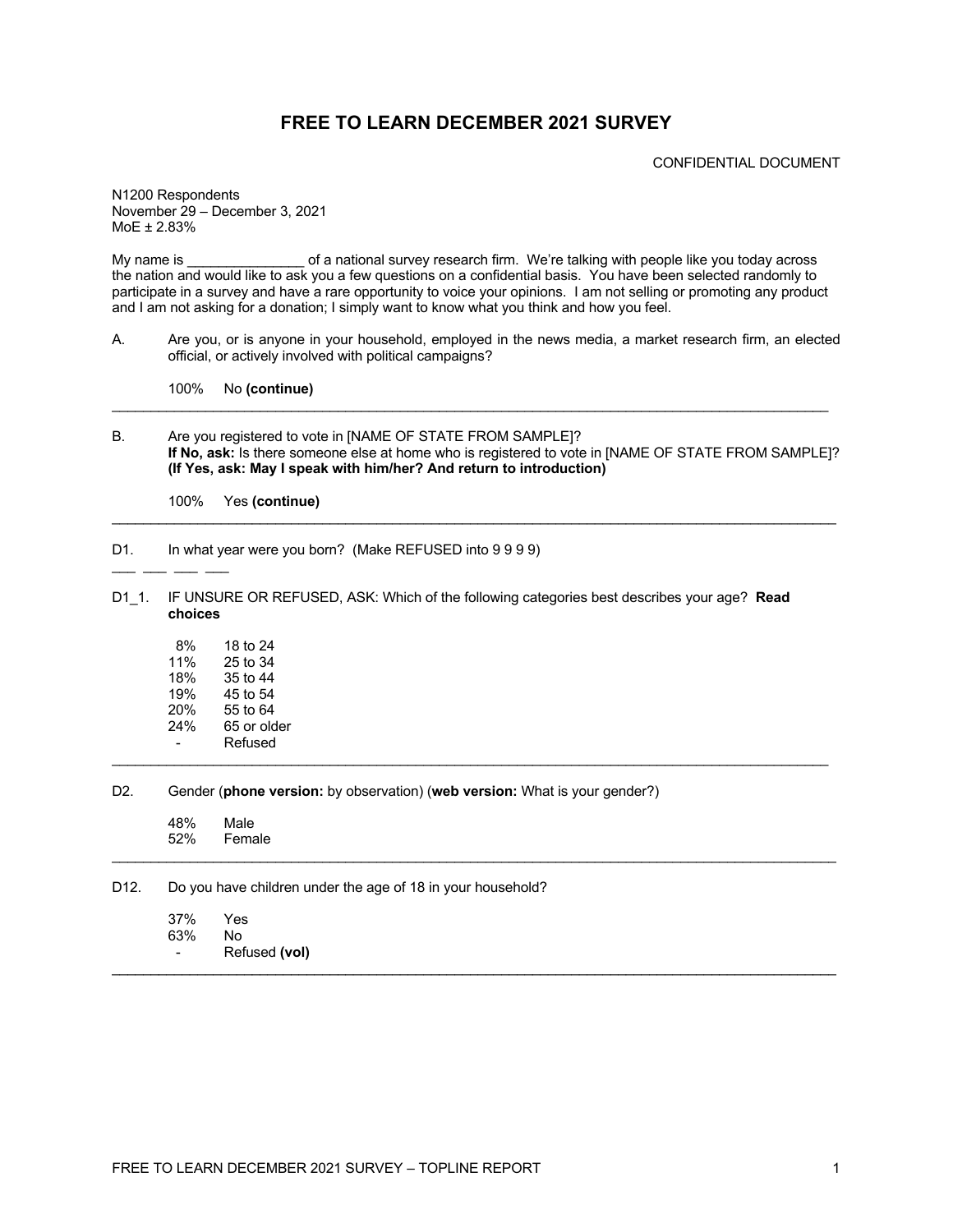- IF YES, IN PREVIOUS QUESTION, ASK:
- D12\_A. Which of the following describes the status of your child or children? (ALLOW MORE THAN ONE RESPONSE)

# **N438**

- 21% Young Child, Not Enrolled in School<br>61% School-Age Child, Enrolled in Public
- 61% School-Age Child, Enrolled in Public School K-12<br>18% School-Age Child, Enrolled in Private School K-12
- 18% School-Age Child, Enrolled in Private School K-12<br>12% Young Adult, Enrolled in Public School Higher Edu
- 12% Young Adult, Enrolled in Public School Higher Education<br>3% Young Adult, Enrolled in Private School Higher Education
- 3% Young Adult, Enrolled in Private School Higher Education
- 2% Young Adult, Not Enrolled in Higher Education<br>7% Multi-Generational Household
- Multi-Generational Household
- 2% Unsure / Refused **\_\_\_\_\_\_\_\_\_\_\_\_\_\_\_\_\_\_\_\_\_\_\_\_\_\_\_\_\_\_\_\_\_\_\_\_\_\_\_\_\_\_\_\_\_\_\_\_\_\_\_\_\_\_\_\_\_\_\_\_\_\_\_\_\_\_\_\_\_\_\_\_\_\_\_\_\_\_\_\_\_\_\_\_\_\_\_\_\_\_\_\_\_**

### **COVID**

1. Do you (ROTATE) agree or disagree (END ROTATE) that children under 5 should be required to wear masks in school or childcare environments?

(**Phone version: Probe:** And do you STRONGLY agree/disagree, or just SOMEWHAT?)

#### **47% Total Agree**

| 30%      | <b>Strongly Agree</b> |  |
|----------|-----------------------|--|
| $\cdots$ |                       |  |

16% Somewhat Agree

# **46% Total Disagree**

- Somewhat Disagree
- 31% Strongly Disagree
- 5% Depends / Neutral (vol)<br>3% Unsure / Refused (vol)
- Unsure / Refused (vol)
- 2. Do you (ROTATE) agree or disagree (END ROTATE) that elementary students (grades K-5) should be required to wear a mask at school?

 $\mathcal{L}_\mathcal{L} = \{ \mathcal{L}_\mathcal{L} = \{ \mathcal{L}_\mathcal{L} = \{ \mathcal{L}_\mathcal{L} = \{ \mathcal{L}_\mathcal{L} = \{ \mathcal{L}_\mathcal{L} = \{ \mathcal{L}_\mathcal{L} = \{ \mathcal{L}_\mathcal{L} = \{ \mathcal{L}_\mathcal{L} = \{ \mathcal{L}_\mathcal{L} = \{ \mathcal{L}_\mathcal{L} = \{ \mathcal{L}_\mathcal{L} = \{ \mathcal{L}_\mathcal{L} = \{ \mathcal{L}_\mathcal{L} = \{ \mathcal{L}_\mathcal{$ 

 $\mathcal{L}_\mathcal{L} = \{ \mathcal{L}_\mathcal{L} = \{ \mathcal{L}_\mathcal{L} = \{ \mathcal{L}_\mathcal{L} = \{ \mathcal{L}_\mathcal{L} = \{ \mathcal{L}_\mathcal{L} = \{ \mathcal{L}_\mathcal{L} = \{ \mathcal{L}_\mathcal{L} = \{ \mathcal{L}_\mathcal{L} = \{ \mathcal{L}_\mathcal{L} = \{ \mathcal{L}_\mathcal{L} = \{ \mathcal{L}_\mathcal{L} = \{ \mathcal{L}_\mathcal{L} = \{ \mathcal{L}_\mathcal{L} = \{ \mathcal{L}_\mathcal{$ 

(**Phone version: Probe:** And do you STRONGLY agree/disagree, or just SOMEWHAT?)

### **55% Total Agree**

| 41%<br>15% | <b>Strongly Agree</b><br>Somewhat Agree |
|------------|-----------------------------------------|
| 39%        | <b>Total Disagree</b>                   |
| 11%        | Somewhat Disagree                       |
| 29%        | <b>Strongly Disagree</b>                |
| 4%         | Depends / Neutral (vol)                 |

1% Unsure / Refused (vol)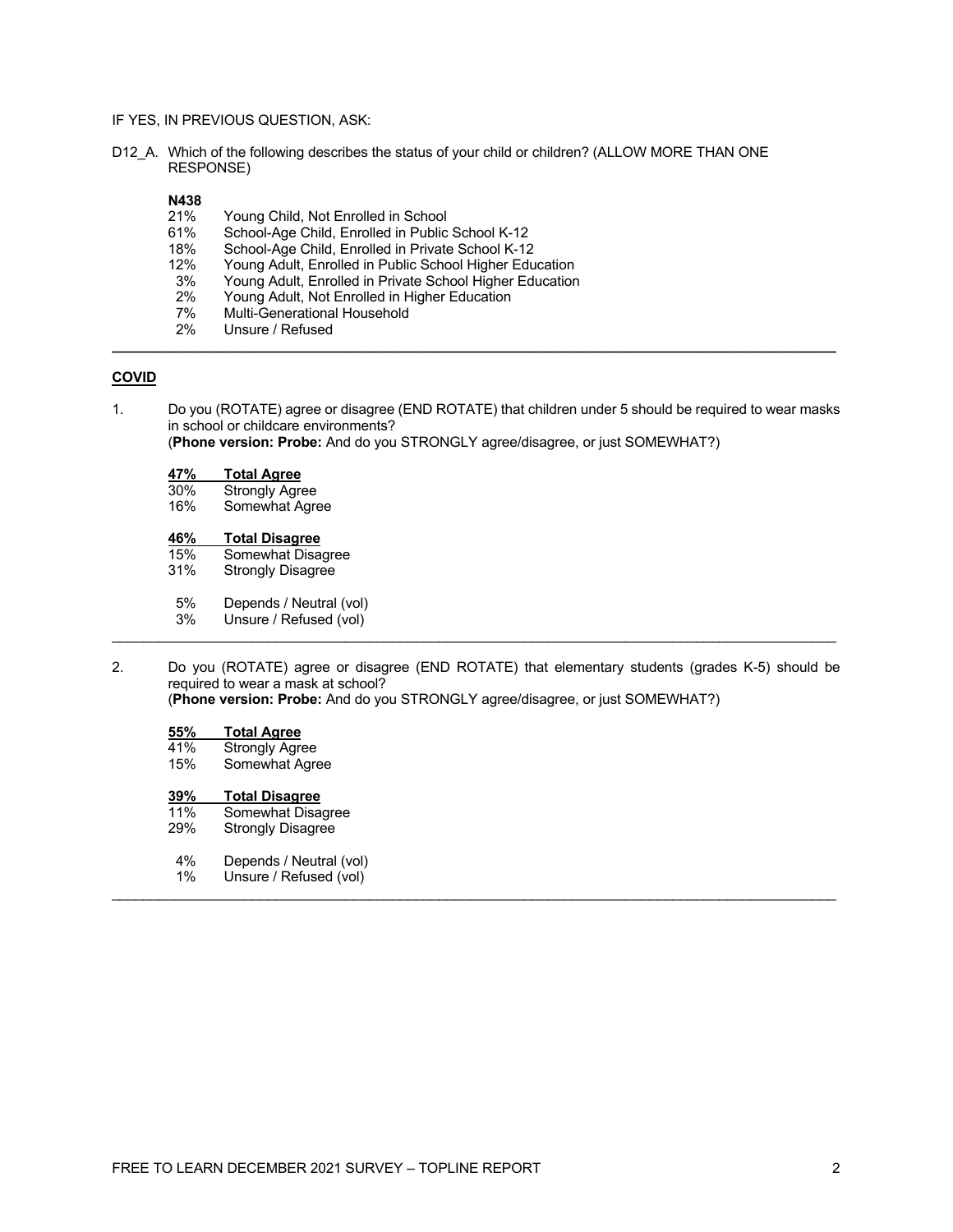3. Do you (ROTATE) agree or disagree (END ROTATE) that middle school students (grades 6-8) should be required to wear a mask at school?

(**Phone version: Probe:** And do you STRONGLY agree/disagree, or just SOMEWHAT?)

| 58% | <b>Total Agree</b>    |  |
|-----|-----------------------|--|
| 43% | <b>Strongly Agree</b> |  |
| 15% | Somewhat Agree        |  |
|     |                       |  |
| 37% | <b>Total Disagree</b> |  |
| 9%  | Somewhat Disagree     |  |

3% Depends / Neutral (vol)

- 2% Unsure / Refused (vol)  $\mathcal{L}_\mathcal{L} = \{ \mathcal{L}_\mathcal{L} = \{ \mathcal{L}_\mathcal{L} = \{ \mathcal{L}_\mathcal{L} = \{ \mathcal{L}_\mathcal{L} = \{ \mathcal{L}_\mathcal{L} = \{ \mathcal{L}_\mathcal{L} = \{ \mathcal{L}_\mathcal{L} = \{ \mathcal{L}_\mathcal{L} = \{ \mathcal{L}_\mathcal{L} = \{ \mathcal{L}_\mathcal{L} = \{ \mathcal{L}_\mathcal{L} = \{ \mathcal{L}_\mathcal{L} = \{ \mathcal{L}_\mathcal{L} = \{ \mathcal{L}_\mathcal{$
- 4. Do you (ROTATE) agree or disagree (END ROTATE) that high school students (grades 9-12) should be required to wear a mask at school?

(**Phone version: Probe:** And do you STRONGLY agree/disagree, or just SOMEWHAT?)

| 60% | <b>Total Agree</b> |
|-----|--------------------|
|     |                    |

- 46% Strongly Agree<br>14% Somewhat Agre
- Somewhat Agree

# **36% Total Disagree**

- 9% Somewhat Disagree<br>27% Strongly Disagree
- Strongly Disagree
- 3% Depends / Neutral (vol)
- 2% Unsure / Refused (vol)  $\mathcal{L}_\mathcal{L} = \{ \mathcal{L}_\mathcal{L} = \{ \mathcal{L}_\mathcal{L} = \{ \mathcal{L}_\mathcal{L} = \{ \mathcal{L}_\mathcal{L} = \{ \mathcal{L}_\mathcal{L} = \{ \mathcal{L}_\mathcal{L} = \{ \mathcal{L}_\mathcal{L} = \{ \mathcal{L}_\mathcal{L} = \{ \mathcal{L}_\mathcal{L} = \{ \mathcal{L}_\mathcal{L} = \{ \mathcal{L}_\mathcal{L} = \{ \mathcal{L}_\mathcal{L} = \{ \mathcal{L}_\mathcal{L} = \{ \mathcal{L}_\mathcal{$
- 5. Do you (ROTATE) support or oppose (END ROTATE) the government mandating COVID-19 vaccines for children under 18 who are enrolled in schools or learning environments with more than 100 people? (**Phone version: Probe:** And do you STRONGLY support/oppose, or just SOMEWHAT?)

### **51% Total Support**

Strongly Support 13% Somewhat Support

#### **46% Total Oppose**

| 11% | Somewhat Oppose         |
|-----|-------------------------|
| 35% | <b>Strongly Oppose</b>  |
| 2%  | Depends / Neutral (vol) |
| 2%  | Unsure / Refused (vol)  |

6. Do you (ROTATE) support or oppose (END ROTATE) the government mandating COVID-19 vaccines for teachers, administrators, and other school staff to maintain employment? (**Phone version: Probe:** And do you STRONGLY support/oppose, or just SOMEWHAT?)

 $\mathcal{L}_\mathcal{L} = \{ \mathcal{L}_\mathcal{L} = \{ \mathcal{L}_\mathcal{L} = \{ \mathcal{L}_\mathcal{L} = \{ \mathcal{L}_\mathcal{L} = \{ \mathcal{L}_\mathcal{L} = \{ \mathcal{L}_\mathcal{L} = \{ \mathcal{L}_\mathcal{L} = \{ \mathcal{L}_\mathcal{L} = \{ \mathcal{L}_\mathcal{L} = \{ \mathcal{L}_\mathcal{L} = \{ \mathcal{L}_\mathcal{L} = \{ \mathcal{L}_\mathcal{L} = \{ \mathcal{L}_\mathcal{L} = \{ \mathcal{L}_\mathcal{$ 

# **54% Total Support**

- 44% Strongly Support<br>10% Somewhat Suppo
- Somewhat Support

#### **43% Total Oppose**

| 9%  | Somewhat Oppose        |
|-----|------------------------|
| 34% | <b>Strongly Oppose</b> |

- 2% Depends / Neutral (vol)<br>1% Unsure / Refused (vol)
- Unsure / Refused (vol)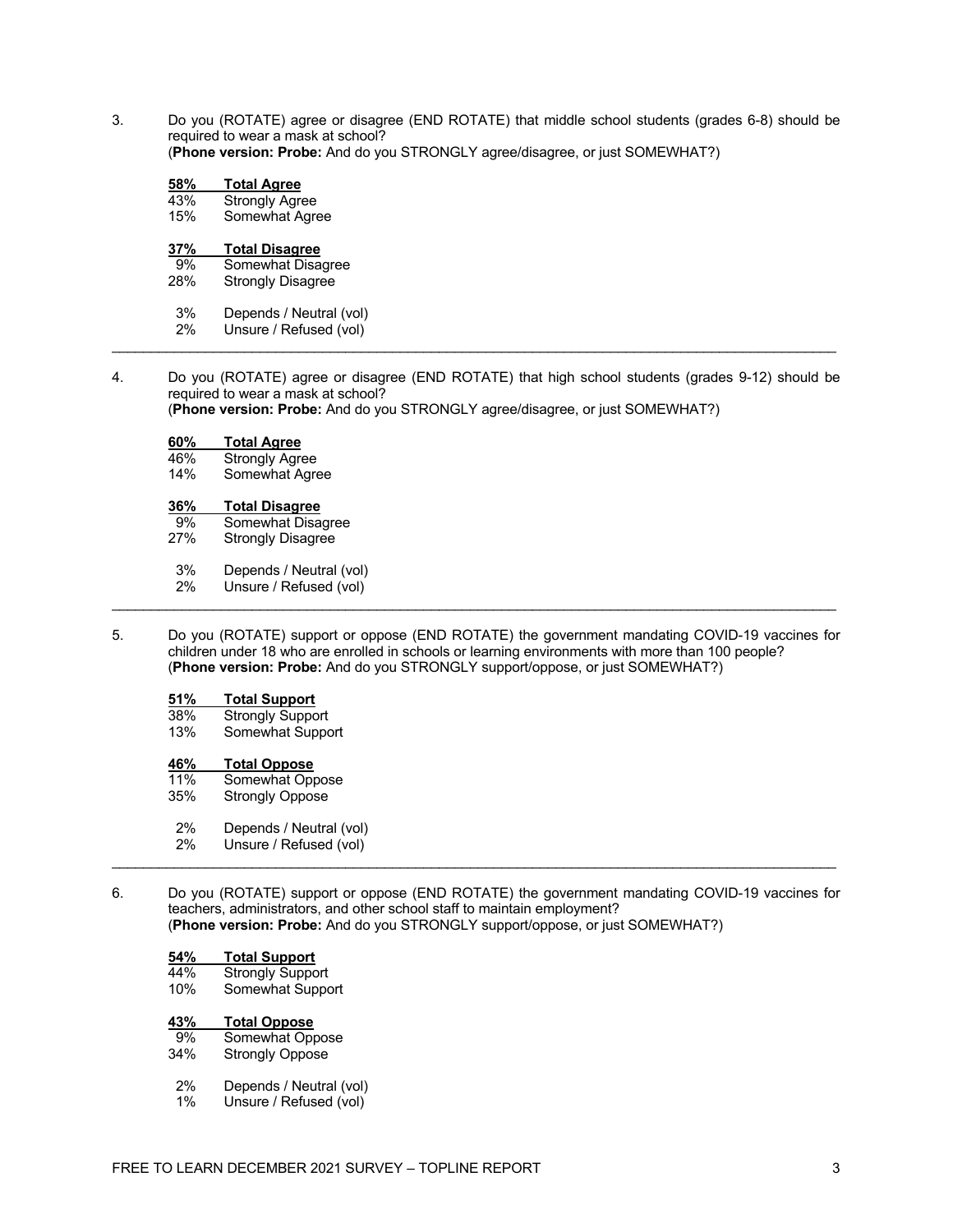7\_A. Did virtual learning have a (ROTATE) positive or negative (END ROTATE) impact on your child's academic performance? (**Phone version: Probe:** And would that be VERY positive/negative, or just SOMEWHAT?)

\_\_\_\_\_\_\_\_\_\_\_\_\_\_\_\_\_\_\_\_\_\_\_\_\_\_\_\_\_\_\_\_\_\_\_\_\_\_\_\_\_\_\_\_\_\_\_\_\_\_\_\_\_\_\_\_\_\_\_\_\_\_\_\_\_\_\_\_\_\_\_\_\_\_\_\_\_\_\_\_\_\_\_\_\_\_\_\_\_\_\_\_\_

**N339**

| NJJY |                          |
|------|--------------------------|
| 31%  | <b>Total Positive</b>    |
| 16%  | <b>Very Positive</b>     |
| 14%  | <b>Somewhat Positive</b> |
| 55%  | <b>Total Negative</b>    |
| 31%  | Somewhat Negative        |
| 24%  | Very Negative            |
| 14%  | No Difference            |
| 1%   | Unsure / Refused (vol)   |

7\_B. Did virtual learning have a (ROTATE) positive or negative (END ROTATE) impact on your child's mental and social health?

 $\mathcal{L}_\mathcal{L} = \{ \mathcal{L}_\mathcal{L} = \{ \mathcal{L}_\mathcal{L} = \{ \mathcal{L}_\mathcal{L} = \{ \mathcal{L}_\mathcal{L} = \{ \mathcal{L}_\mathcal{L} = \{ \mathcal{L}_\mathcal{L} = \{ \mathcal{L}_\mathcal{L} = \{ \mathcal{L}_\mathcal{L} = \{ \mathcal{L}_\mathcal{L} = \{ \mathcal{L}_\mathcal{L} = \{ \mathcal{L}_\mathcal{L} = \{ \mathcal{L}_\mathcal{L} = \{ \mathcal{L}_\mathcal{L} = \{ \mathcal{L}_\mathcal{$ 

(**Phone version: Probe:** And would that be VERY positive/negative, or just SOMEWHAT?)

**N339**

| 23%                     | <b>Total Positive</b>    |  |
|-------------------------|--------------------------|--|
| $\cdot$ $\cdot$ $\cdot$ | $\overline{\phantom{a}}$ |  |

11% Very Positive<br>11% Somewhat Po Somewhat Positive

### **60% Total Negative**

| 40%   | Somewhat Negative      |
|-------|------------------------|
| 20%   | Very Negative          |
| 16%   | No Difference          |
| $1\%$ | Unsure / Refused (vol) |

7\_C. Did virtual learning result in a parent or caregiver to your child becoming (ROTATE) more or less involved (END ROTATE) with your school regarding curriculum, or was there no change?

#### **N339**

- 52% More involved
- 13% Less involved<br>34% No change
- No change
- 1% Unsure / Refused (vol)  $\mathcal{L}_\mathcal{L} = \{ \mathcal{L}_\mathcal{L} = \{ \mathcal{L}_\mathcal{L} = \{ \mathcal{L}_\mathcal{L} = \{ \mathcal{L}_\mathcal{L} = \{ \mathcal{L}_\mathcal{L} = \{ \mathcal{L}_\mathcal{L} = \{ \mathcal{L}_\mathcal{L} = \{ \mathcal{L}_\mathcal{L} = \{ \mathcal{L}_\mathcal{L} = \{ \mathcal{L}_\mathcal{L} = \{ \mathcal{L}_\mathcal{L} = \{ \mathcal{L}_\mathcal{L} = \{ \mathcal{L}_\mathcal{L} = \{ \mathcal{L}_\mathcal{$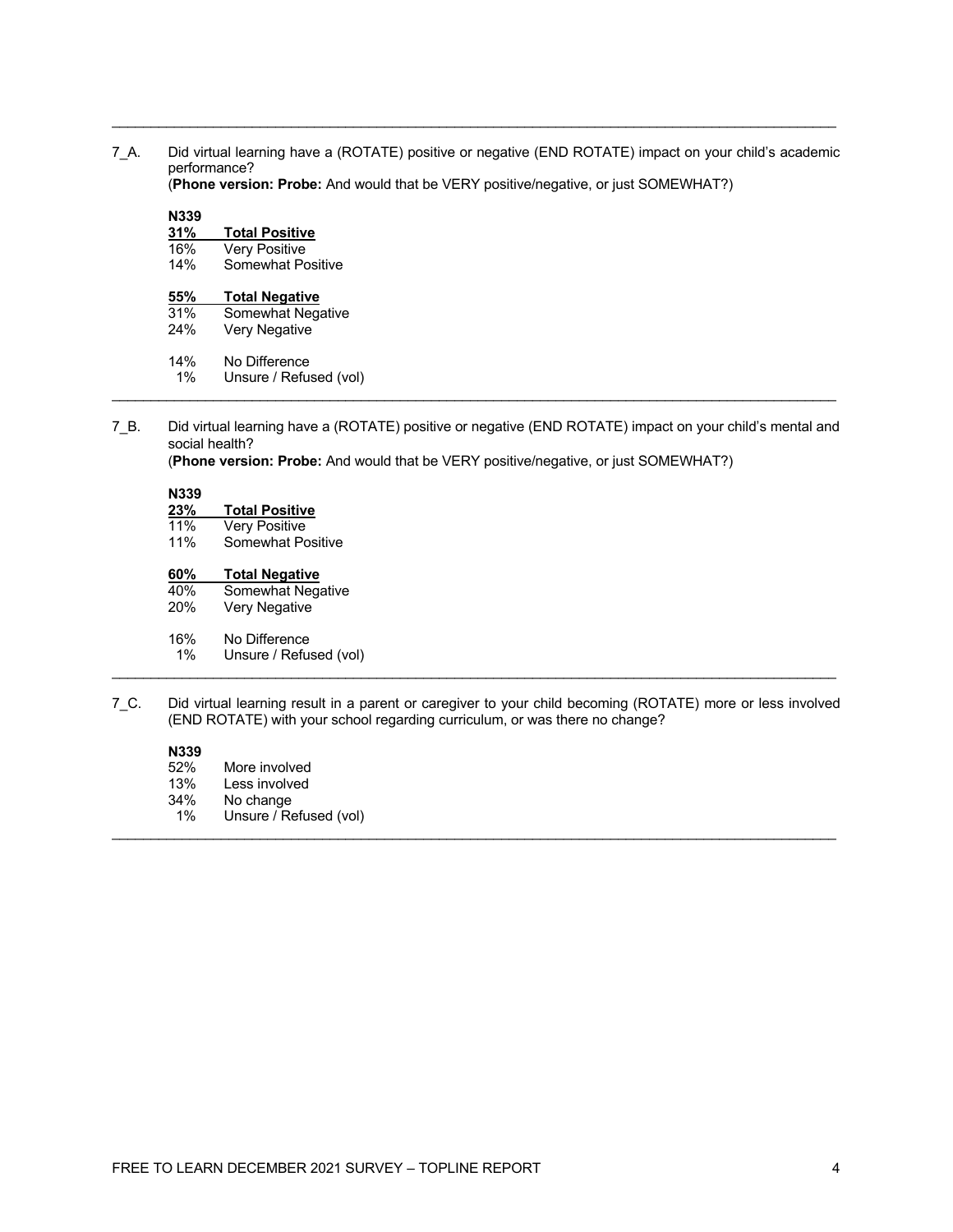7\_D. Based on what you observed during virtual learning, were you (ROTATE) concerned or not concerned (END ROTATE) with what your child was learning? (**Phone version: Probe if needed:** Would that be VERY concerned, SOMEWHAT concerned, NOT VERY concerned, or NOT AT ALL concerned?)

| N339 |                            |
|------|----------------------------|
| 59%  | <b>Total Concerned</b>     |
| 32%  | <b>Very Concerned</b>      |
| 27%  | Somewhat Concerned         |
| 37%  | <b>Total Not Concerned</b> |
| 19%  | Not Very Concerned         |
| 18%  | Not at All Concerned       |
| 3%   | Depends / Neutral (vol)    |
| 1%   | Unsure / Refused (vol)     |

#### **Curriculum**

ASK ALL:

8. Do you (ROTATE) agree or disagree (END ROTATE) that it is appropriate for schools to survey students and collect data about their sexual experiences, sexual orientation, gender identity, etc.? (**Phone version: Probe:** And do you STRONGLY agree/disagree, or just SOMEWHAT?)

 $\mathcal{L}_\mathcal{L} = \{ \mathcal{L}_\mathcal{L} = \{ \mathcal{L}_\mathcal{L} = \{ \mathcal{L}_\mathcal{L} = \{ \mathcal{L}_\mathcal{L} = \{ \mathcal{L}_\mathcal{L} = \{ \mathcal{L}_\mathcal{L} = \{ \mathcal{L}_\mathcal{L} = \{ \mathcal{L}_\mathcal{L} = \{ \mathcal{L}_\mathcal{L} = \{ \mathcal{L}_\mathcal{L} = \{ \mathcal{L}_\mathcal{L} = \{ \mathcal{L}_\mathcal{L} = \{ \mathcal{L}_\mathcal{L} = \{ \mathcal{L}_\mathcal{$ 

| 17% | <b>Total Agree</b>    |
|-----|-----------------------|
| 7%  | <b>Strongly Agree</b> |
| 11% | Somewhat Agree        |

#### **74% Total Disagree**

15% Somewhat Disagree<br>59% Strongly Disagree

- Strongly Disagree
- 6% Depends / Neutral (vol)<br>3% Unsure / Refused (vol)
- Unsure / Refused (vol)
- 9. Do you have a (ROTATE) positive or negative (END ROTATE) opinion of Critical Race Theory? (**Phone version: Probe:** And is that VERY positive/negative, or just SOMEWHAT?)

 $\mathcal{L}_\mathcal{L} = \{ \mathcal{L}_\mathcal{L} = \{ \mathcal{L}_\mathcal{L} = \{ \mathcal{L}_\mathcal{L} = \{ \mathcal{L}_\mathcal{L} = \{ \mathcal{L}_\mathcal{L} = \{ \mathcal{L}_\mathcal{L} = \{ \mathcal{L}_\mathcal{L} = \{ \mathcal{L}_\mathcal{L} = \{ \mathcal{L}_\mathcal{L} = \{ \mathcal{L}_\mathcal{L} = \{ \mathcal{L}_\mathcal{L} = \{ \mathcal{L}_\mathcal{L} = \{ \mathcal{L}_\mathcal{L} = \{ \mathcal{L}_\mathcal{$ 

| 29% | <b>Total Positive</b>   |
|-----|-------------------------|
| 16% | <b>Very Positive</b>    |
| 12% | Somewhat Positive       |
| 41% | <b>Total Negative</b>   |
| 11% | Somewhat Negative       |
| 30% | Very Negative           |
| 11% | Depends / Neutral (vol) |
| 20% | Unsure / Refused (vol)  |
|     |                         |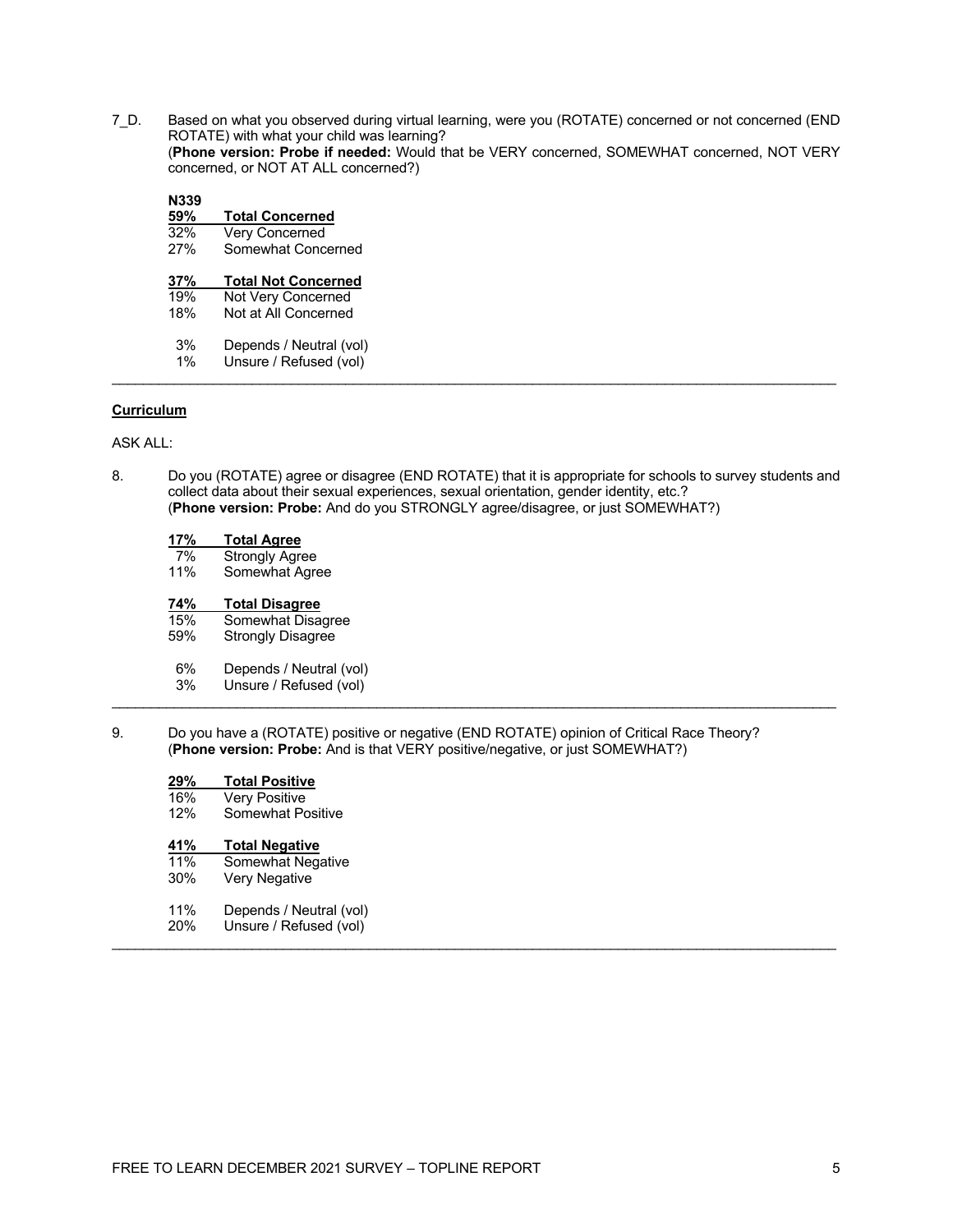10. Critical Race Theory is defined by *Education Week* as (phone version: quote) "an academic concept with the core idea that race is a social construct, and that racism is not merely the product of individual bias or prejudice, but also something embedded in legal systems and policies." (phone version: end quote) The theory also says that (phone version: quote) "racism is part of everyday life, so people – white or nonwhite – who don't intend to be racist can nevertheless make choices that fuel racism." (phone version: end quote) Knowing this, do you have a more (ROTATE) positive or negative (END ROTATE) view of Critical Race Theory?

(**Phone version: Probe:** And is that MUCH more positive/negative, or just SOMEWHAT?)

# **34% Total More Positive**

### 14% Much More Positive<br>19% Somewhat More Pos

Somewhat More Positive

### **40% Total More Negative**

- Somewhat More Negative
- 25% Much More Negative
- 17% No Difference
- 9% Unsure / Refused (vol)
- 11. Do you (ROTATE) support or oppose (END ROTATE) the instruction of Critical Race Theory in schools? (**Phone version: Probe:** And do you STRONGLY support/oppose, or just SOMEWHAT?)

 $\mathcal{L}_\mathcal{L} = \{ \mathcal{L}_\mathcal{L} = \{ \mathcal{L}_\mathcal{L} = \{ \mathcal{L}_\mathcal{L} = \{ \mathcal{L}_\mathcal{L} = \{ \mathcal{L}_\mathcal{L} = \{ \mathcal{L}_\mathcal{L} = \{ \mathcal{L}_\mathcal{L} = \{ \mathcal{L}_\mathcal{L} = \{ \mathcal{L}_\mathcal{L} = \{ \mathcal{L}_\mathcal{L} = \{ \mathcal{L}_\mathcal{L} = \{ \mathcal{L}_\mathcal{L} = \{ \mathcal{L}_\mathcal{L} = \{ \mathcal{L}_\mathcal{$ 

# **37% Total Support**

20% Strongly Support<br>17% Somewhat Suppo

Somewhat Support

#### **50% Total Oppose**

12% Somewhat Oppose 38% Strongly Oppose 6% Depends / Neutral (vol)<br>7% Unsure / Refused (vol) Unsure / Refused (vol)  $\mathcal{L}_\mathcal{L} = \{ \mathcal{L}_\mathcal{L} = \{ \mathcal{L}_\mathcal{L} = \{ \mathcal{L}_\mathcal{L} = \{ \mathcal{L}_\mathcal{L} = \{ \mathcal{L}_\mathcal{L} = \{ \mathcal{L}_\mathcal{L} = \{ \mathcal{L}_\mathcal{L} = \{ \mathcal{L}_\mathcal{L} = \{ \mathcal{L}_\mathcal{L} = \{ \mathcal{L}_\mathcal{L} = \{ \mathcal{L}_\mathcal{L} = \{ \mathcal{L}_\mathcal{L} = \{ \mathcal{L}_\mathcal{L} = \{ \mathcal{L}_\mathcal{$ 

12. Ibram X. Kendi is one of Critical Race Theory's leading advocates. He is a bestselling author whose materials are widely used in CRT instruction. Kendi "The only remedy to past discrimination is present discrimination. The only remedy to present discrimination is future discrimination."

 $\mathcal{L}_\mathcal{L} = \{ \mathcal{L}_\mathcal{L} = \{ \mathcal{L}_\mathcal{L} = \{ \mathcal{L}_\mathcal{L} = \{ \mathcal{L}_\mathcal{L} = \{ \mathcal{L}_\mathcal{L} = \{ \mathcal{L}_\mathcal{L} = \{ \mathcal{L}_\mathcal{L} = \{ \mathcal{L}_\mathcal{L} = \{ \mathcal{L}_\mathcal{L} = \{ \mathcal{L}_\mathcal{L} = \{ \mathcal{L}_\mathcal{L} = \{ \mathcal{L}_\mathcal{L} = \{ \mathcal{L}_\mathcal{L} = \{ \mathcal{L}_\mathcal{$ 

Knowing this, are you (ROTATE) more or less likely (END ROTATE) to support Critical Race Theory instruction in school?

(**Phone version: Probe:** And is that MUCH more/less likely, or just SOMEWHAT?)

#### **26% Total More Likely**

| 12%     | Much More Likely |  |
|---------|------------------|--|
| $1 - 0$ | .                |  |

15% Somewhat More Likely

### **45% Total Less Likely**

- 13% Somewhat Less Likely<br>32% Much Less Likely
- **Much Less Likely**
- 16% No Difference<br>12% Unsure / Refu
- Unsure / Refused (vol)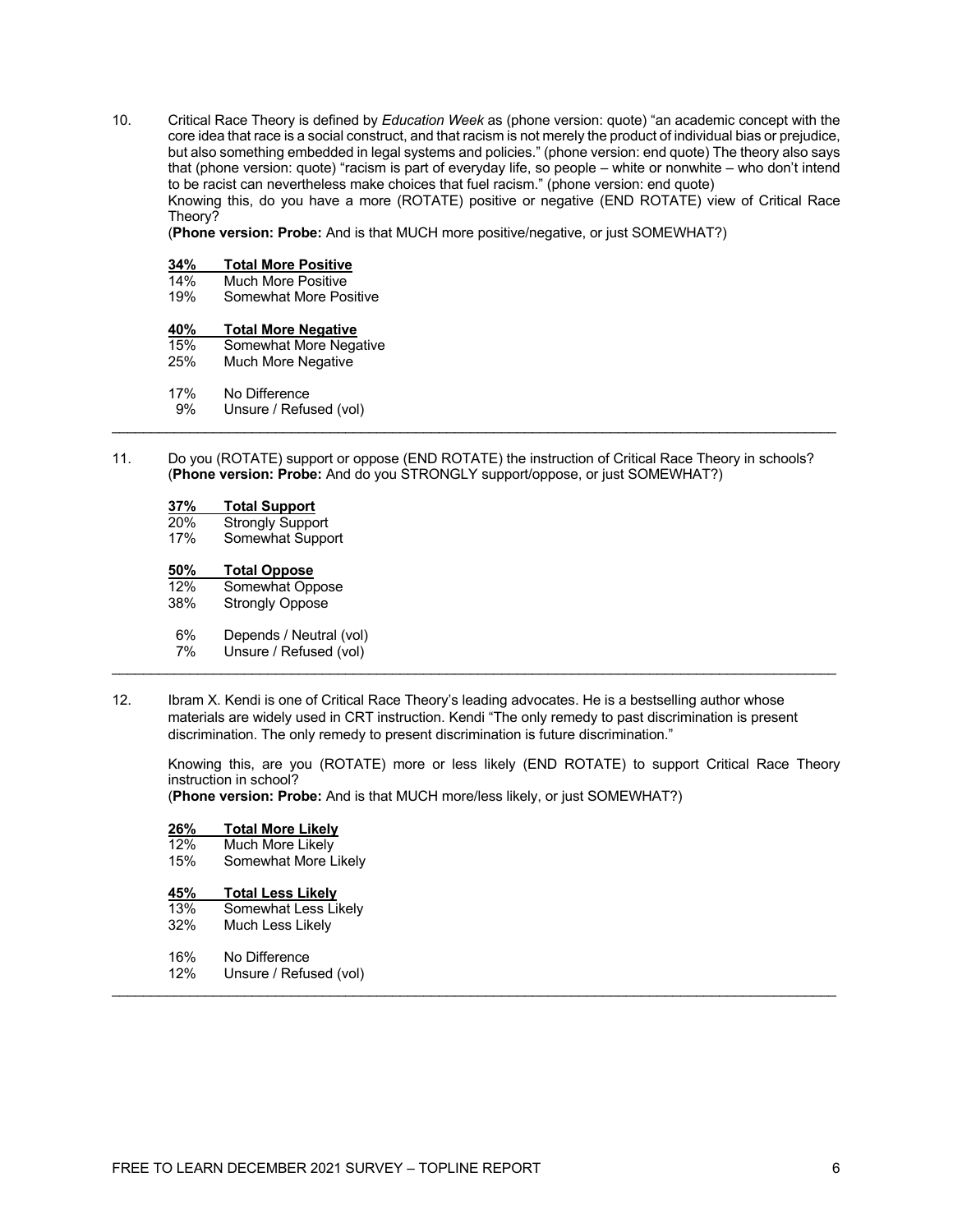#### **Parental Involvement**

13. Do you (ROTATE) agree or disagree (END ROTATE) that parents should be able to request the curriculum being taught to their children? (**Phone version: Probe:** And do you STRONGLY agree/disagree, or just SOMEWHAT?)

**72% Total Agree** 47% Strongly Agree Somewhat Agree **21% Total Disagree** 10% Somewhat Disagree<br>11% Strongly Disagree Strongly Disagree

- 5% Depends / Neutral (vol)<br>3% Unsure / Refused (vol)
- Unsure / Refused (vol)  $\mathcal{L}_\mathcal{L} = \{ \mathcal{L}_\mathcal{L} = \{ \mathcal{L}_\mathcal{L} = \{ \mathcal{L}_\mathcal{L} = \{ \mathcal{L}_\mathcal{L} = \{ \mathcal{L}_\mathcal{L} = \{ \mathcal{L}_\mathcal{L} = \{ \mathcal{L}_\mathcal{L} = \{ \mathcal{L}_\mathcal{L} = \{ \mathcal{L}_\mathcal{L} = \{ \mathcal{L}_\mathcal{L} = \{ \mathcal{L}_\mathcal{L} = \{ \mathcal{L}_\mathcal{L} = \{ \mathcal{L}_\mathcal{L} = \{ \mathcal{L}_\mathcal{$
- 14. Do you (ROTATE) agree or disagree (END ROTATE) that parents should be able to have their child (phone version: quote) "opt out" (phone version: end quote) of curriculum they deem to be harmful or inappropriate for their child?

(**Phone version: Probe:** And do you STRONGLY agree/disagree, or just SOMEWHAT?)

| 67% | <b>Total Agree</b> |
|-----|--------------------|
|     |                    |

| 46% | <b>Strongly Agree</b> |
|-----|-----------------------|
| 20% | Somewhat Agree        |

### **26% Total Disagree**

| 12% | Somewhat Disagree        |  |
|-----|--------------------------|--|
| 14% | <b>Strongly Disagree</b> |  |
| 4%  | Depends / Neutral (vol)  |  |

- 3% Unsure / Refused (vol)
- $\mathcal{L}_\mathcal{L} = \{ \mathcal{L}_\mathcal{L} = \{ \mathcal{L}_\mathcal{L} = \{ \mathcal{L}_\mathcal{L} = \{ \mathcal{L}_\mathcal{L} = \{ \mathcal{L}_\mathcal{L} = \{ \mathcal{L}_\mathcal{L} = \{ \mathcal{L}_\mathcal{L} = \{ \mathcal{L}_\mathcal{L} = \{ \mathcal{L}_\mathcal{L} = \{ \mathcal{L}_\mathcal{L} = \{ \mathcal{L}_\mathcal{L} = \{ \mathcal{L}_\mathcal{L} = \{ \mathcal{L}_\mathcal{L} = \{ \mathcal{L}_\mathcal{$ 15. Do you (ROTATE) agree or disagree (END ROTATE) that a school administrator or teacher should be able to override a parent's request to have their child opted-out of curriculum?

 $\mathcal{L}_\mathcal{L} = \{ \mathcal{L}_\mathcal{L} = \{ \mathcal{L}_\mathcal{L} = \{ \mathcal{L}_\mathcal{L} = \{ \mathcal{L}_\mathcal{L} = \{ \mathcal{L}_\mathcal{L} = \{ \mathcal{L}_\mathcal{L} = \{ \mathcal{L}_\mathcal{L} = \{ \mathcal{L}_\mathcal{L} = \{ \mathcal{L}_\mathcal{L} = \{ \mathcal{L}_\mathcal{L} = \{ \mathcal{L}_\mathcal{L} = \{ \mathcal{L}_\mathcal{L} = \{ \mathcal{L}_\mathcal{L} = \{ \mathcal{L}_\mathcal{$ 

(**Phone version: Probe:** And do you STRONGLY agree/disagree, or just SOMEWHAT?)

| 26% | <b>Total Agree</b> |  |  |
|-----|--------------------|--|--|
| 101 | $\sim$             |  |  |

12% Strongly Agree 14% Somewhat Agree

### **66% Total Disagree**

- 16% Somewhat Disagree<br>50% Strongly Disagree
- Strongly Disagree
- 5% Depends / Neutral (vol)<br>3% Unsure / Refused (vol)
- Unsure / Refused (vol)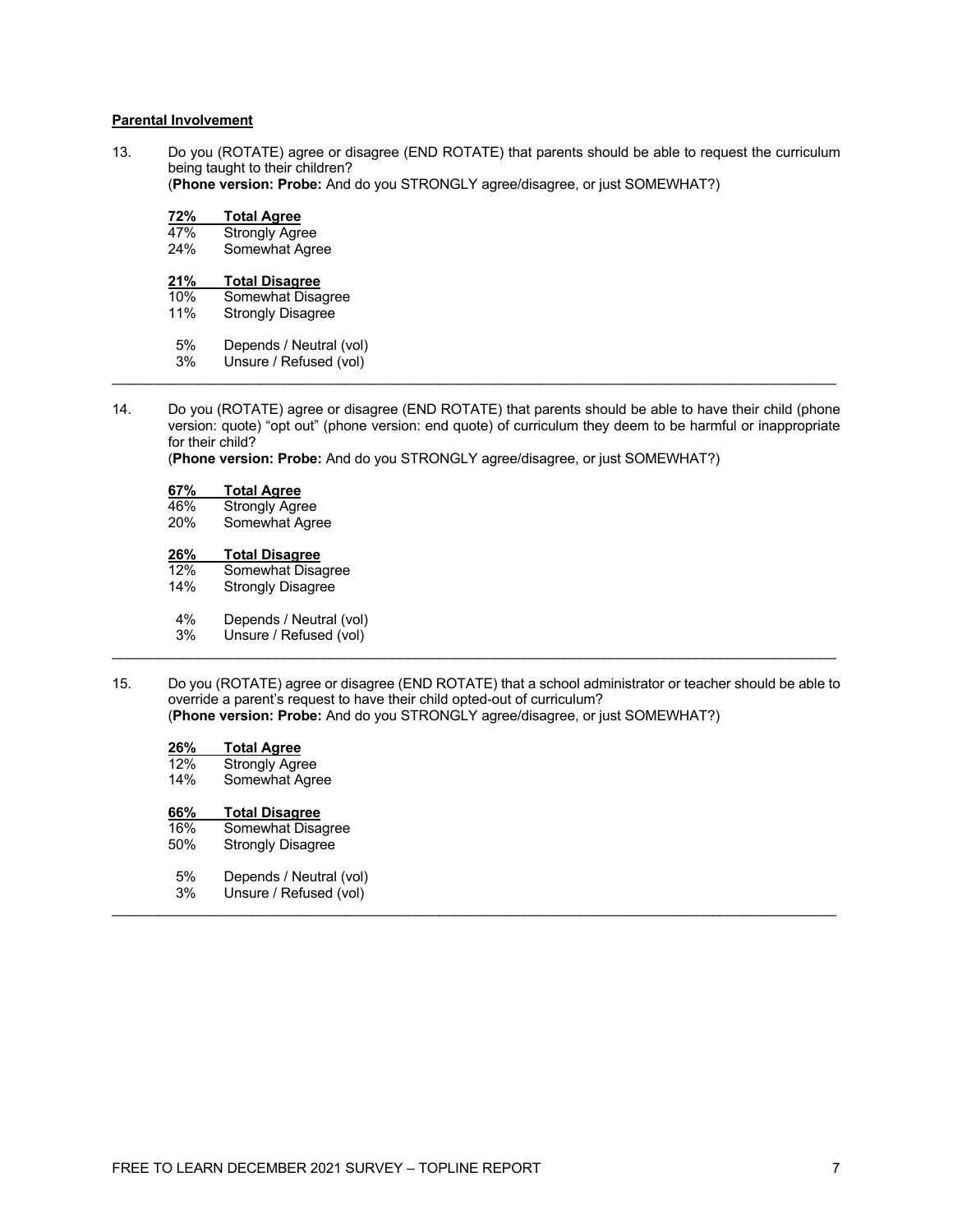#### **School Performance**

16. Are you (ROTATE) concerned or not concerned (END ROTATE) with the quality of the academic education children today are receiving at school? (**Phone version: Probe, if needed:** Are you VERY concerned, SOMEWHAT concerned, NOT VERY concerned, or NOT AT ALL concerned?)

| 81% | <b>Total Concerned</b>     |
|-----|----------------------------|
| 48% | Very Concerned             |
| 33% | Somewhat Concerned         |
| 16% | <b>Total Not Concerned</b> |
| 11% | Not Very Concerned         |
| 5%  | Not at All Concerned       |
| 1%  | Depends / Neutral (vol)    |
| 2%  | Unsure / Refused (vol)     |

17. In October, the NAEP, also known as the Nation's Report Card, released its most recent data which showed that for the first time in the almost 50-year history of the test, math and reading test scores declined. It also showed that lower-performing students today are struggling more than lower-performing students did nearly a decade ago. The assessment was administered during the 2019-2020 school year before the COVID-19 pandemic. Knowing this, are you (ROTATE) more or less concerned (END ROTATE) with the academic education children are receiving?

 $\mathcal{L}_\mathcal{L} = \{ \mathcal{L}_\mathcal{L} = \{ \mathcal{L}_\mathcal{L} = \{ \mathcal{L}_\mathcal{L} = \{ \mathcal{L}_\mathcal{L} = \{ \mathcal{L}_\mathcal{L} = \{ \mathcal{L}_\mathcal{L} = \{ \mathcal{L}_\mathcal{L} = \{ \mathcal{L}_\mathcal{L} = \{ \mathcal{L}_\mathcal{L} = \{ \mathcal{L}_\mathcal{L} = \{ \mathcal{L}_\mathcal{L} = \{ \mathcal{L}_\mathcal{L} = \{ \mathcal{L}_\mathcal{L} = \{ \mathcal{L}_\mathcal{$ 

(**Phone version: Probe:** Are you MUCH more/less concerned, or just SOMEWHAT?)

| <b>Total More Concerned</b><br>81% |
|------------------------------------|
|------------------------------------|

- 51% Much More Concerned
- 30% Somewhat More Concerned

# **7% Total Less Concerned**

- Somewhat Less Concerned
- 1% Much Less Concerned

#### 9% No Difference

- 3% Unsure / Refused (vol)
- 18. Which of the following is most important that your child takes away from school? (RANDOMIZE) (Phone version: Read choices)

 $\mathcal{L}_\mathcal{L} = \{ \mathcal{L}_\mathcal{L} = \{ \mathcal{L}_\mathcal{L} = \{ \mathcal{L}_\mathcal{L} = \{ \mathcal{L}_\mathcal{L} = \{ \mathcal{L}_\mathcal{L} = \{ \mathcal{L}_\mathcal{L} = \{ \mathcal{L}_\mathcal{L} = \{ \mathcal{L}_\mathcal{L} = \{ \mathcal{L}_\mathcal{L} = \{ \mathcal{L}_\mathcal{L} = \{ \mathcal{L}_\mathcal{L} = \{ \mathcal{L}_\mathcal{L} = \{ \mathcal{L}_\mathcal{L} = \{ \mathcal{L}_\mathcal{$ 

- 4% Extracurricular activities, such as clubs and sports<br>50% Academic instruction
- 50% Academic instruction<br>7% Social engagement w
- 7% Social engagement with peers<br>6% Ethical and pollical beliefs and
- 6% Ethical and pollical beliefs and values<br>4% Establishing adult or mentor relationsh
- 4% Establishing adult or mentor relationships<br>16% Personal growth
- 16% Personal growth<br>5% Something else (
- 5% Something else (vol) (RECORD VERBATIM)<br>6% Unsure / Refused (vol)
- Unsure / Refused (vol)  $\mathcal{L}_\mathcal{L} = \{ \mathcal{L}_\mathcal{L} = \{ \mathcal{L}_\mathcal{L} = \{ \mathcal{L}_\mathcal{L} = \{ \mathcal{L}_\mathcal{L} = \{ \mathcal{L}_\mathcal{L} = \{ \mathcal{L}_\mathcal{L} = \{ \mathcal{L}_\mathcal{L} = \{ \mathcal{L}_\mathcal{L} = \{ \mathcal{L}_\mathcal{L} = \{ \mathcal{L}_\mathcal{L} = \{ \mathcal{L}_\mathcal{L} = \{ \mathcal{L}_\mathcal{L} = \{ \mathcal{L}_\mathcal{L} = \{ \mathcal{L}_\mathcal{$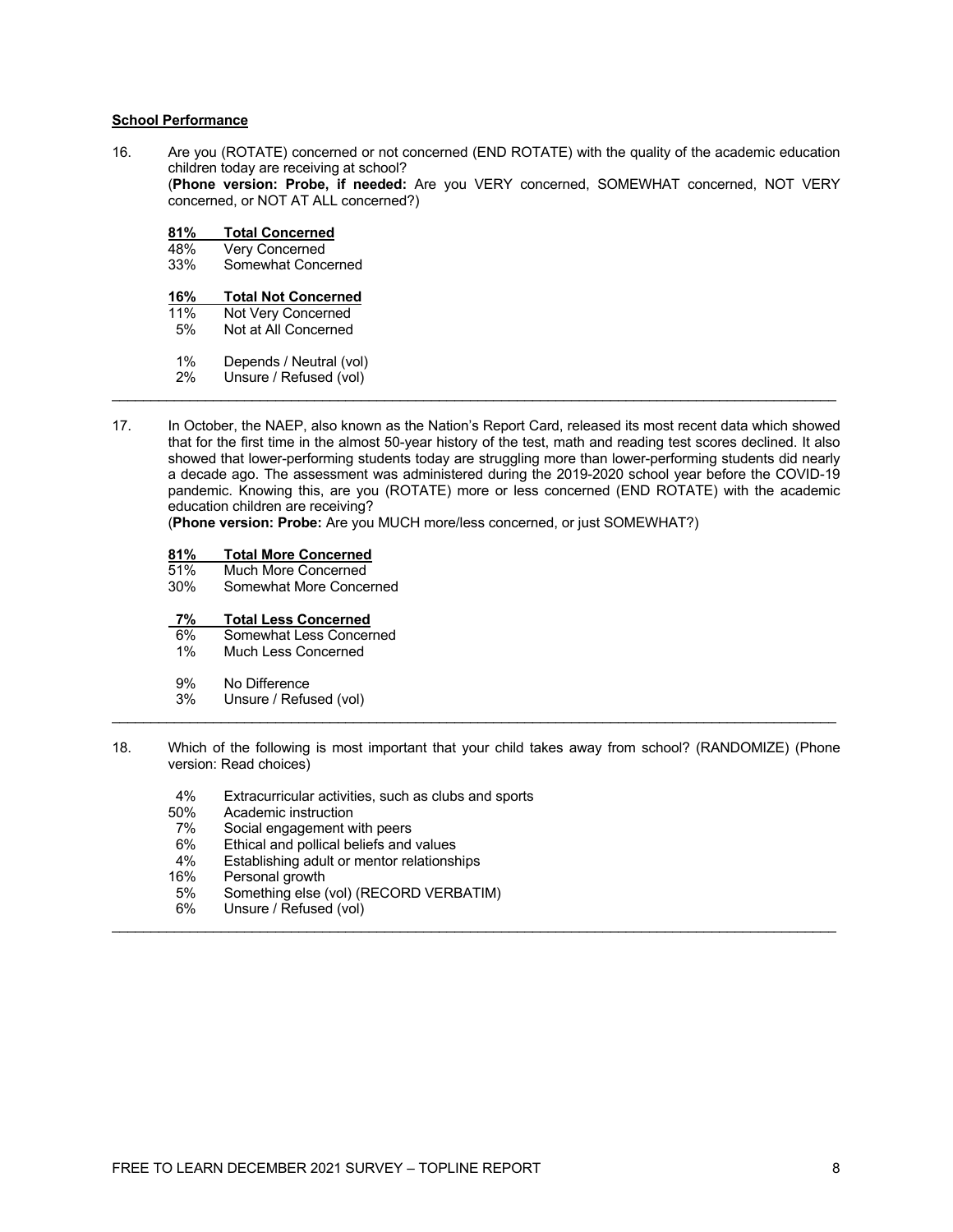### **School Environment**

IF "YES" ON D12, ASK:

19. Have you observed the school environment becoming (ROTATE) more or less (END ROTATE) political in the last two years?

(**Phone version: Probe:** Is that MUCH more/less political, or just SOMEWHAT?)

#### **N438**

| 66% | <b>Total More Political</b> |  |  |
|-----|-----------------------------|--|--|
| 36% | Much More Political         |  |  |
| 29% | Somewhat More Political     |  |  |
| 13% | <b>Total Less Political</b> |  |  |
| 10% | Somewhat Less Political     |  |  |
| 2%  | Much Less Political         |  |  |
| 16% | No Difference               |  |  |
| 5%  | Unsure / Refused (vol)      |  |  |
|     |                             |  |  |

#### ASK ALL:

20. Do you (ROTATE) agree or disagree (END ROTATE) that students should be exposed to a range of views and values?

(**Phone version: Probe:** And do you STRONGLY agree/disagree, or just SOMEWHAT?)

| 80% | <b>Total Agree</b>       |
|-----|--------------------------|
| 49% | <b>Strongly Agree</b>    |
| 31% | Somewhat Agree           |
| 14% | <b>Total Disagree</b>    |
| 7%  | Somewhat Disagree        |
| 7%  | <b>Strongly Disagree</b> |
| 4%  | Depends / Neutral (vol)  |
| 2%  | Unsure / Refused (vol)   |

#### ASK ALL:

#### **ASK ENTIRE SAMPLE**

Now just a few questions to make sure we have a representative sample --

D3. In politics today, and regardless of how you are registered, do you consider yourself to be a (ROTATE) Republican, Independent, or Democrat?

 $\mathcal{L}_\mathcal{L} = \{ \mathcal{L}_\mathcal{L} = \{ \mathcal{L}_\mathcal{L} = \{ \mathcal{L}_\mathcal{L} = \{ \mathcal{L}_\mathcal{L} = \{ \mathcal{L}_\mathcal{L} = \{ \mathcal{L}_\mathcal{L} = \{ \mathcal{L}_\mathcal{L} = \{ \mathcal{L}_\mathcal{L} = \{ \mathcal{L}_\mathcal{L} = \{ \mathcal{L}_\mathcal{L} = \{ \mathcal{L}_\mathcal{L} = \{ \mathcal{L}_\mathcal{L} = \{ \mathcal{L}_\mathcal{L} = \{ \mathcal{L}_\mathcal{$ 

# **30% Total Republican**

- 23% Strong Republican<br>7% Not so strong Repu
- Not so strong Republican

# **34% Total Independent**

- 7% Independent leaning Republican<br>20% Independent
- 20% Independent<br>8% Independent
- Independent leaning Democrat

# **36% Total Democrat**

- 9% Not so strong Democrat<br>27% Strong Democrat
- Strong Democrat
- **Other**
- **Refused**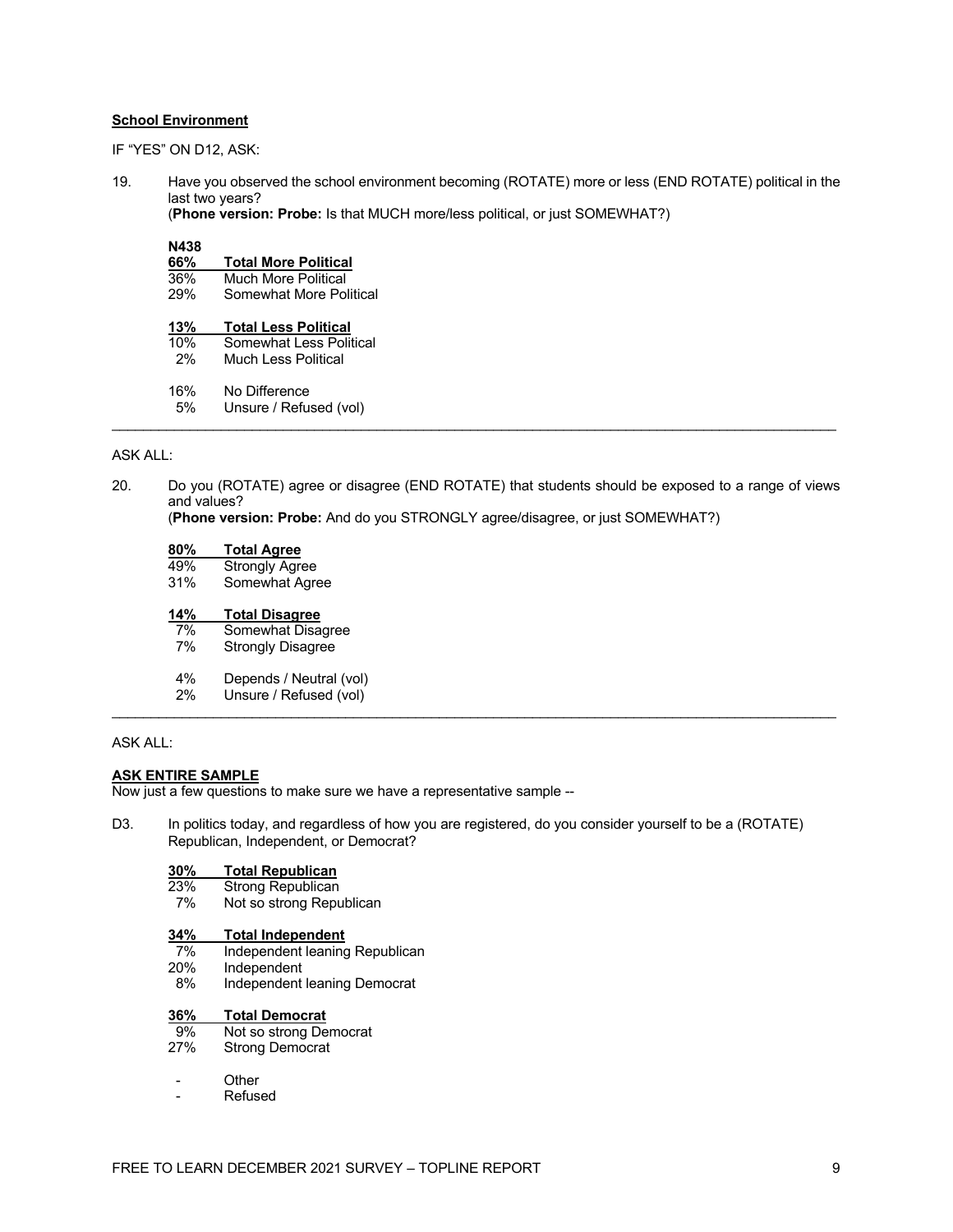D4. Do you consider yourself to be of Hispanic or Latino descent, such as Mexican, Puerto Rican, Cuban, or some other Central or Latin American background?

\_\_\_\_\_\_\_\_\_\_\_\_\_\_\_\_\_\_\_\_\_\_\_\_\_\_\_\_\_\_\_\_\_\_\_\_\_\_\_\_\_\_\_\_\_\_\_\_\_\_\_\_\_\_\_\_\_\_\_\_\_\_\_\_\_\_\_\_\_\_\_\_\_\_\_\_\_\_\_\_\_\_\_\_\_\_\_\_\_\_\_\_\_

15% Yes 85% No \* Unsure **(vol) Refused (vol)**  $\mathcal{L}_\mathcal{L} = \{ \mathcal{L}_\mathcal{L} = \{ \mathcal{L}_\mathcal{L} = \{ \mathcal{L}_\mathcal{L} = \{ \mathcal{L}_\mathcal{L} = \{ \mathcal{L}_\mathcal{L} = \{ \mathcal{L}_\mathcal{L} = \{ \mathcal{L}_\mathcal{L} = \{ \mathcal{L}_\mathcal{L} = \{ \mathcal{L}_\mathcal{L} = \{ \mathcal{L}_\mathcal{L} = \{ \mathcal{L}_\mathcal{L} = \{ \mathcal{L}_\mathcal{L} = \{ \mathcal{L}_\mathcal{L} = \{ \mathcal{L}_\mathcal{$ 

- D5. And is your race Anglo, African-American, Asian, or some other race?
	- 70% Anglo / White<br>12% African-Ameri 12% African-American / Black<br>5% Asian 5% Asian<br>10% Hispar Hispanic (vol) \* American Indian **(vol)** Other (vol) \* Unsure **(vol) Refused (vol)**
- D6. Do you consider your religious background to be... **(Read and randomize first three options)**

 $\mathcal{L}_\mathcal{L} = \{ \mathcal{L}_\mathcal{L} = \{ \mathcal{L}_\mathcal{L} = \{ \mathcal{L}_\mathcal{L} = \{ \mathcal{L}_\mathcal{L} = \{ \mathcal{L}_\mathcal{L} = \{ \mathcal{L}_\mathcal{L} = \{ \mathcal{L}_\mathcal{L} = \{ \mathcal{L}_\mathcal{L} = \{ \mathcal{L}_\mathcal{L} = \{ \mathcal{L}_\mathcal{L} = \{ \mathcal{L}_\mathcal{L} = \{ \mathcal{L}_\mathcal{L} = \{ \mathcal{L}_\mathcal{L} = \{ \mathcal{L}_\mathcal{$ 

- 17% Protestant
- 3% Fundamentalist / Pentecostal<br>25% Catholic
- 25% Catholic<br>16% Other Ch
- 16% Other Christian denomination<br>2% Jewish
- .lewish
- 6% Atheist
- 9% Agnostic<br>8% Baptist (v
- 8% Baptist **(vol)**
- 9% Other **(vol)**
- 2% Unsure **(vol)**
- 2% Refused **(vol)** \_\_\_\_\_\_\_\_\_\_\_\_\_\_\_\_\_\_\_\_\_\_\_\_\_\_\_\_\_\_\_\_\_\_\_\_\_\_\_\_\_\_\_\_\_\_\_\_\_\_\_\_\_\_\_\_\_\_\_\_\_\_\_\_\_\_\_\_\_\_\_\_\_\_\_\_\_\_\_\_\_\_\_\_\_\_\_\_\_\_\_\_
- D7. We want to classify people into broad income groups only. Would you estimate your total household income to be…?
	- 23% Below \$40,000
	- 29% Between \$40,000 and \$79,999
	- Between \$80,000 and \$124,999
	- 21% Above \$125,000
	- 1% Unsure **(vol)**
- 4% Refused **(vol)**  $\mathcal{L}_\mathcal{L} = \{ \mathcal{L}_\mathcal{L} = \{ \mathcal{L}_\mathcal{L} = \{ \mathcal{L}_\mathcal{L} = \{ \mathcal{L}_\mathcal{L} = \{ \mathcal{L}_\mathcal{L} = \{ \mathcal{L}_\mathcal{L} = \{ \mathcal{L}_\mathcal{L} = \{ \mathcal{L}_\mathcal{L} = \{ \mathcal{L}_\mathcal{L} = \{ \mathcal{L}_\mathcal{L} = \{ \mathcal{L}_\mathcal{L} = \{ \mathcal{L}_\mathcal{L} = \{ \mathcal{L}_\mathcal{L} = \{ \mathcal{L}_\mathcal{$
- D8. What is the highest level of formal education that you have completed?
	- 1% Less than high school<br>21% High school graduate
	- 21% High school graduate<br>15% Some college
	- Some college
	- 13% College graduate with Associates or 2 year degree
	- 29% College graduate with a Bachelors or 4 year degree
	- 16% Post-graduate degree
	- 3% Technical or vocational school graduate
- Don't Know/ Refused (vol)  $\mathcal{L}_\mathcal{L} = \{ \mathcal{L}_\mathcal{L} = \{ \mathcal{L}_\mathcal{L} = \{ \mathcal{L}_\mathcal{L} = \{ \mathcal{L}_\mathcal{L} = \{ \mathcal{L}_\mathcal{L} = \{ \mathcal{L}_\mathcal{L} = \{ \mathcal{L}_\mathcal{L} = \{ \mathcal{L}_\mathcal{L} = \{ \mathcal{L}_\mathcal{L} = \{ \mathcal{L}_\mathcal{L} = \{ \mathcal{L}_\mathcal{L} = \{ \mathcal{L}_\mathcal{L} = \{ \mathcal{L}_\mathcal{L} = \{ \mathcal{L}_\mathcal{$